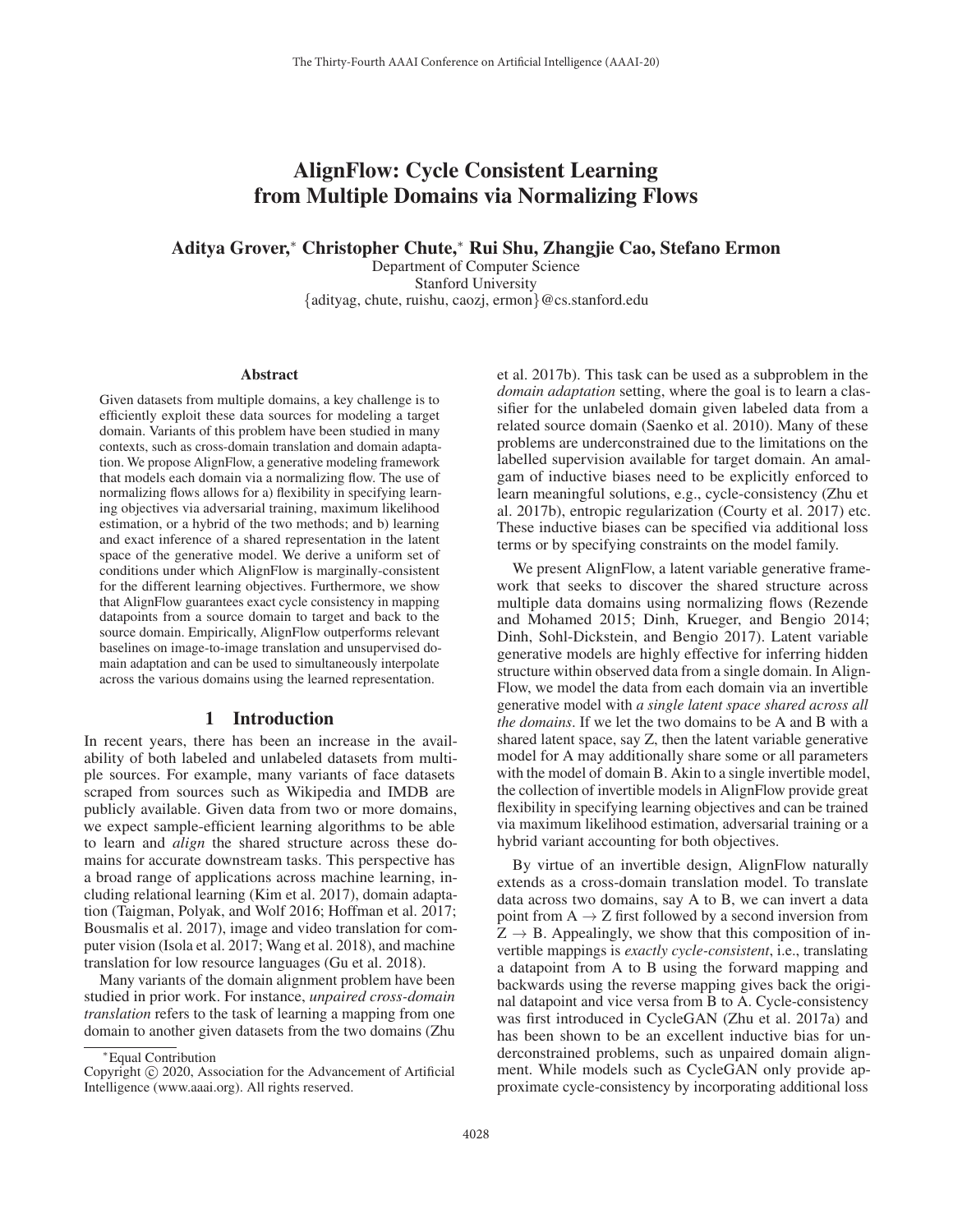terms, AlignFlow can omit these terms and guarantee exact cycle-consistency by design.

We analyze the AlignFlow framework extensively. Theoretically, we derive conditions under which the AlignFlow objective is consistent in the sense of recovering the true marginal distributions. For objectives that use adversarial loss terms, we derive optimal critics in this setting. Empirically, we consider two sets of tasks: image-to-image translation and unsupervised domain adaptation. On both these tasks, we observe consistent improvements over other approximately cycle-consistent generative frameworks on three benchmark pairs of high-dimensional image datasets.

# 2 Preliminaries

In this section, we discuss the necessary background and notation on generative adversarial networks and normalizing flows. We overload uppercase notation  $X, Y, Z$  to denote random variables and their sample spaces and use lowercase notation  $x, y, z$  to denote values assumed by these variables.

#### 2.1 Generative Adversarial Networks

Generative adversarial networks (GAN) are a class of latent variable generative models that specify the generator as a deterministic mapping  $h : Z \to X$  between a set of latent variables Z and a set of observed variables X (Goodfellow et al. 2014). In order to sample from a GAN, we need a prior density over Z that permits efficient sampling. The generator of a GAN can also be conditional, where the conditioning is on another set of observed variables and optionally the latent variables Z as before (Mirza and Osindero 2014).

A GAN is trained via adversarial training, wherein the generator  $h$  plays a minimax game with an auxiliary critic  $C$ . The goal of the critic  $C : X \to \mathbb{R}$  is to distinguish real samples from the observed dataset with samples generated via  $h$ . The generator, on the other hand, tries to generate samples that can maximally *confuse* the critic. Many learning objectives have been proposed for adversarial training, such as those based on f-divergences (Nowozin, Cseke, and Tomioka 2016) and Wasserstein Distance (Arjovsky, Chintala, and Bottou 2017). For the standard cross-entropy GAN, the critic outputs a probability of a datapoint being real and optimizes the following objective w.r.t. a data distribution  $p_X^*: X \to \mathbb{R}_{\geq 0}$ :

$$
\mathcal{L}_{\text{GAN}}(C, h) = \mathbb{E}_{x \sim p_X^*}[\log C(x)] + \mathbb{E}_{z \sim p_Z}[\log(1 - C(h(z)))].
$$
 (1)

for a suitable choice of prior density  $p<sub>Z</sub>$ . The generator and the critic are both parameterized by deep neural networks and learned via alternating gradient updates. Because adversarial training only requires samples from the generative model, it can be used to train generative models with intractable or ill-defined likelihoods (Mohamed and Lakshminarayanan 2016). Hence, adversarial training is *likelihood-free* and in practice, it gives excellent performance for tasks that require data generation. However, these models are hard to train due to the alternating minimax optimization and suffer from issues such as mode collapse (Goodfellow 2016).

## 2.2 Normalizing Flows

Normalizing flows are a class of latent variable generative models that specify the generator as an *invertible* mapping  $h: Z \to X$  between a set of latent variables Z and a set of observed variables X. Let  $p<sub>X</sub>$  and  $p<sub>Z</sub>$  denote the marginal densities defined by the model over X and Z respectively. Using the change-of-variables formula, these marginal densities can be related as:

$$
p_X(x) = p_Z(z) \left| \det \frac{\partial h^{-1}}{\partial X} \right|_{X=x} \tag{2}
$$

where  $z = h^{-1}(x)$  due to the invertibility constraints. Here, the second term on the RHS corresponds to the absolute value of the determinant of the Jacobian of the inverse transformation and signifies the change in volume when translating across the two sample spaces.

For evaluating likelihoods via the change-of-variables formula, we require efficient and tractable evaluation of the prior density, the inverse transformation  $h^{-1}$ , and the determinant of the Jacobian of  $h^{-1}$ . To draw a sample from this model, we perform ancestral sampling, i.e., we first sample a latent vector  $z \sim p_Z(z)$  and obtain the sampled vector as given by  $x = h(z)$ . This requires the ability to efficiently: (1) sample from the prior density and (2) evaluate the forward transformation  $h$ . Many transformations parameterized by deep neural networks that satisfy one or more of these criteria have been proposed in the recent literature on normalizing flows, e.g., NICE (Dinh, Krueger, and Bengio 2014) and Autoregressive Flows (Kingma et al. 2016; Papamakarios, Murray, and Pavlakou 2017). By suitable design of transformations, both likelihood evaluation and sampling can be performed efficiently, as in Real-NVP (Dinh, Sohl-Dickstein, and Bengio 2017). Consequently, a flow model can be trained efficiently to maximize the likelihood of the observed dataset (a.k.a. maximum likelihood estimation or MLE) as well as likelihood-free adversarial training (Grover, Dhar, and Ermon 2018).

## 3 The AlignFlow Framework

In this section, we present the AlignFlow framework for learning generative models in the presence of unpaired data from multiple domains. For ease of presentation, we consider the case of two domains. Unless mentioned otherwise, our results naturally extend to more than two domains as well.

#### 3.1 Problem Setup

The learning setting we consider is as follows. We are given unpaired datasets  $\mathcal{D}_A$  and  $\mathcal{D}_B$  from two domains A and B respectively. We assume that the datapoints are sampled i.i.d. from some true but unknown marginal densities denoted as  $p_A^*$  and  $p_B^*$  respectively. We are interested in learning models for the following distributions: (a) the marginal likelihoods  $p_A$  and  $p_B$  that approximate  $p_A^*$  and  $p_B^*$  and (b) conditional distributions  $p_{A|B}$  and  $p_{B|A}$ . The unconditional models can be used for density estimation and sampling from A and B whereas the conditional models can be used for translating (i.e., conditional sampling) from  $B \to A$  and  $A \to B$ .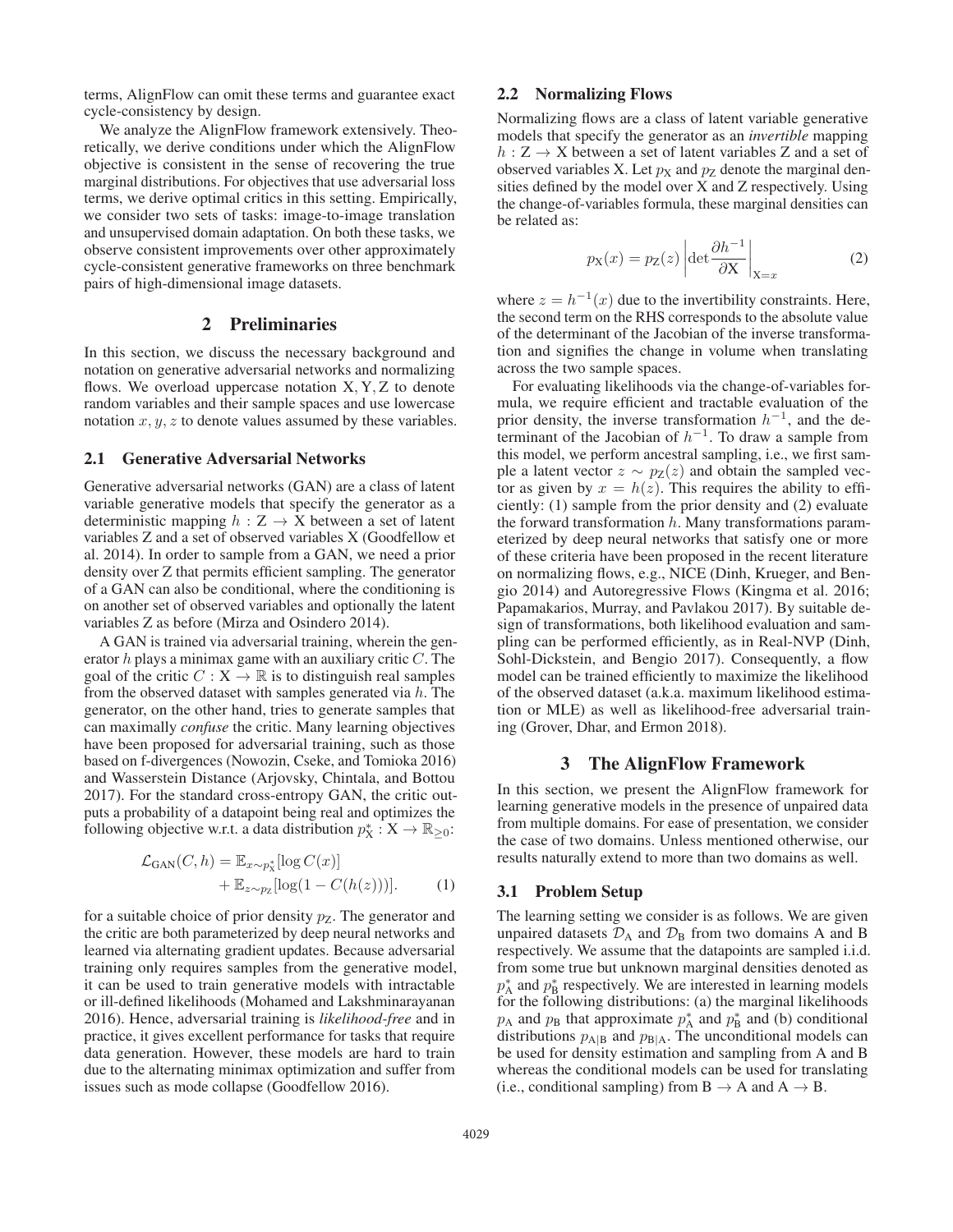Before presenting the AlignFlow framework, we note two observations. For task (a), we need datasets from the domains A and B respectively for learning. For task (b), we note that the problem is *underconstrained* since we are only given data from the marginal distributions and hence, it is unclear how to learn the conditional distribution that relates the datapoints from the two domains. Hence, we need additional inductive biases on our learning algorithm that can learn useful conditional distributions, In practice, many such forms of inductive biases have been designed and shown to be useful across relavant tasks such as crossdomain translation and domain adaptation (Zhu et al. 2017b; Liu, Breuel, and Kautz 2017).

#### 3.2 Representation

We will use a graphical model to represent the relationships between the domains. Consider a Bayesian network A  $\leftarrow$  $Z \rightarrow B$  with two sets of observed random variables (domains)  $A \subseteq \mathbb{R}^n$  and  $B \subseteq \mathbb{R}^n$  and a parent set of latent random variables  $Z \subset \mathcal{Z}$ .

The latent variables Z indicate a shared feature space between the observed variables A and B, which will be exploited later for efficient learning and inference. While Z is unobserved, we assume a prior density  $p_Z$  over these variables, such as an isotropic Gaussian. Finally, to compactly specify the joint distribution over all sets of variables, we constrain the relationship between A and Z, and B and Z to be invertible. That is, we specify mappings  $G_{Z\rightarrow A}$  and  $G_{Z\rightarrow B}$  such that the respective inverses  $G_{A\rightarrow Z} = G_{Z\rightarrow A}^{-1}$  and  $G_{\text{B}\rightarrow\text{Z}} = G_{\text{Z}\rightarrow\text{B}}^{-1}$  exist. Notice that such a representation naturally provides a mechanism to translate from one domain to another as the composition of two invertible mappings:

$$
G_{A \to B} = G_{Z \to B} \circ G_{A \to Z} \tag{3}
$$

$$
G_{\mathbf{B}\to\mathbf{A}} = G_{\mathbf{Z}\to\mathbf{A}} \circ G_{\mathbf{B}\to\mathbf{Z}}.\tag{4}
$$

Since composition of invertible mappings is invertible, both  $G_{A\rightarrow B}$  and  $G_{B\rightarrow A}$  are invertible. In fact, it is straightforward to observe that  $G_{A\rightarrow B}$  and  $G_{B\rightarrow A}$  are inverses of each other:

$$
G_{\mathbf{A}\to\mathbf{B}}^{-1} = (G_{\mathbf{Z}\to\mathbf{B}} \circ G_{\mathbf{A}\to\mathbf{Z}})^{-1} = G_{\mathbf{A}\to\mathbf{Z}}^{-1} \circ G_{\mathbf{Z}\to\mathbf{B}}^{-1}
$$
  
=  $G_{\mathbf{Z}\to\mathbf{A}} \circ G_{\mathbf{B}\to\mathbf{Z}} = G_{\mathbf{B}\to\mathbf{A}}.$  (5)

## 3.3 Learning Algorithms & Objectives

As discussed in the preliminaries, each of the individual flows  $G_{Z\rightarrow A}$  and  $G_{Z\rightarrow B}$  express a model with density  $p_A$ and  $p<sub>B</sub>$  respectively and can be trained independently via maximum likelihood estimation, adversarial learning, or a hybrid objective. However, our goal is to perform sampleefficient learning by exploiting data from other domains as well as learn a conditional mapping across the two domains. For both these goals, we require learning algorithms which use data from both domains for parameter estimation. Unless mentioned otherwise, all our results that hold for a particular domain A will have a natural counterpart for the domain B.

Adversarial Training Instead of adversarial training of  $G_{\text{Z}\rightarrow\text{A}}$  and  $G_{\text{Z}\rightarrow\text{B}}$  independently, we can directly perform adversarial training of the mapping  $G_{\text{B}\rightarrow\text{A}}$ . That is, we first generate data from  $G_{\text{B}\rightarrow\text{A}}$  using the prior density given as

 $p_{\rm B}^*$ . We also introduce a critic  $C_{\rm A}$  which distinguishes real samples  $a \sim p_A^*$  with the generated samples  $G_{B\to A}(b)$  for  $b \sim p_{\rm B}^*$ . For example, the cross-entropy GAN loss in this case is given as:

$$
\mathcal{L}_{GAN}(C_A, G_{B\to A}) = \mathbb{E}_{a \sim p_A^*}[\log C_A(a)] + \mathbb{E}_{b \sim p_B^*}[\log(1 - C_A(G_{B\to A}(b)))].
$$
 (6)

The expectations above are approximated empirically via datasets  $\mathcal{D}_A$  and  $\mathcal{D}_B$  respectively.

Maximum Likelihood Estimation Unlike adversarial training, flow models trained with maximum likelihood estimation (MLE) explicitly require a prior  $p_Z$  with a tractable density (e.g., isotropic Gaussian) to evaluate model likelihoods using the change-of-variables formula in Eq. 2. Due to this tractability requirement, we cannot substitute  $p<sub>Z</sub>$  with the unknown  $p_B^*$  for MLE. Instead, we can share parameters between the two mappings. The extent of parameter sharing depends on the similarity across the two domains; for highly similar domains, entire architectures could potentially be shared in which case  $G_{\text{Z}\rightarrow\text{A}} = G_{\text{Z}\rightarrow\text{B}}$ .

Hybrid Training Both MLE and adversarial training objectives can be combined into a single training objective. The most general AlignFlow objective is given as:

$$
\mathcal{L}_{\text{AlignFlow}}(G_{\text{B}\to\text{A}}, C_{\text{A}}, C_{\text{B}}; \lambda_{\text{A}}, \lambda_{\text{B}})
$$
\n
$$
= \mathcal{L}_{\text{GAN}}(C_{\text{A}}, G_{\text{B}\to\text{A}}) + \mathcal{L}_{\text{GAN}}(C_{\text{B}}, G_{\text{A}\to\text{B}})
$$
\n
$$
- \lambda_{\text{A}} \mathcal{L}_{\text{MLE}}(G_{\text{Z}\to\text{A}}) - \lambda_{\text{B}} \mathcal{L}_{\text{MLE}}(G_{\text{Z}\to\text{B}})
$$
\n(7)

where  $\lambda_A \geq 0$  and  $\lambda_B \geq 0$  are hyperparameters that control the strength of the MLE terms for domains A and B respectively. The AlignFlow objective is minimized w.r.t. the parameters of the generator  $G_{A\rightarrow B}$  and maximized w.r.t. parameters of the critics  $C_A$  and  $C_B$ . Notice that  $\mathcal{L}_{\text{AlignFlow}}$ is expressed as a function of the critics  $C_A$ ,  $C_B$  and only  $G_{\text{B}\rightarrow\text{A}}$  since the latter also encompasses the other parametric functions appearing in the objective  $(G_{A\rightarrow B}, G_{Z\rightarrow A}, G_{Z\rightarrow B})$ via the invertibility constraints in Eqs. 3-5. When  $\lambda_A$  =  $\lambda_B = 0$ , we perform pure *adverarial training* and the prior over Z plays no role in learning. On the other hand, when  $\lambda_A = \lambda_B \rightarrow \infty$ , we can perform pure *MLE training* to learn the invertible generator. Here, the critics  $C_A$ ,  $C_B$  play no role since the adversarial training terms are ignored.

## 3.4 Inference

AlignFlow can be used for both conditional and unconditional sampling at test time. For conditional sampling as in the case of domain translation, we are given a datapoint  $b \in B$  and we can draw the corresponding cross-domain translation in domain A via the mapping  $G_{\text{B}\rightarrow\text{A}}$ . For unconditional sampling, we require  $\lambda_A \neq 0$  since doing so will activate the use of the prior  $p_Z$  via the MLE terms in the learning objective. Thereafter, we can obtain samples by first drawing  $z \sim p_Z$ and then applying the mapping  $G_{Z\rightarrow A}$  to z. Furthermore, the same z can be mapped to domain B via  $G_{\text{Z}\rightarrow\text{B}}$ . Hence, we can sample paired data  $(G_{\mathbb{Z}\rightarrow \mathbb{A}}(z), G_{\mathbb{Z}\rightarrow \mathbb{B}}(z))$  given  $z \sim p_{\mathbb{Z}}$ .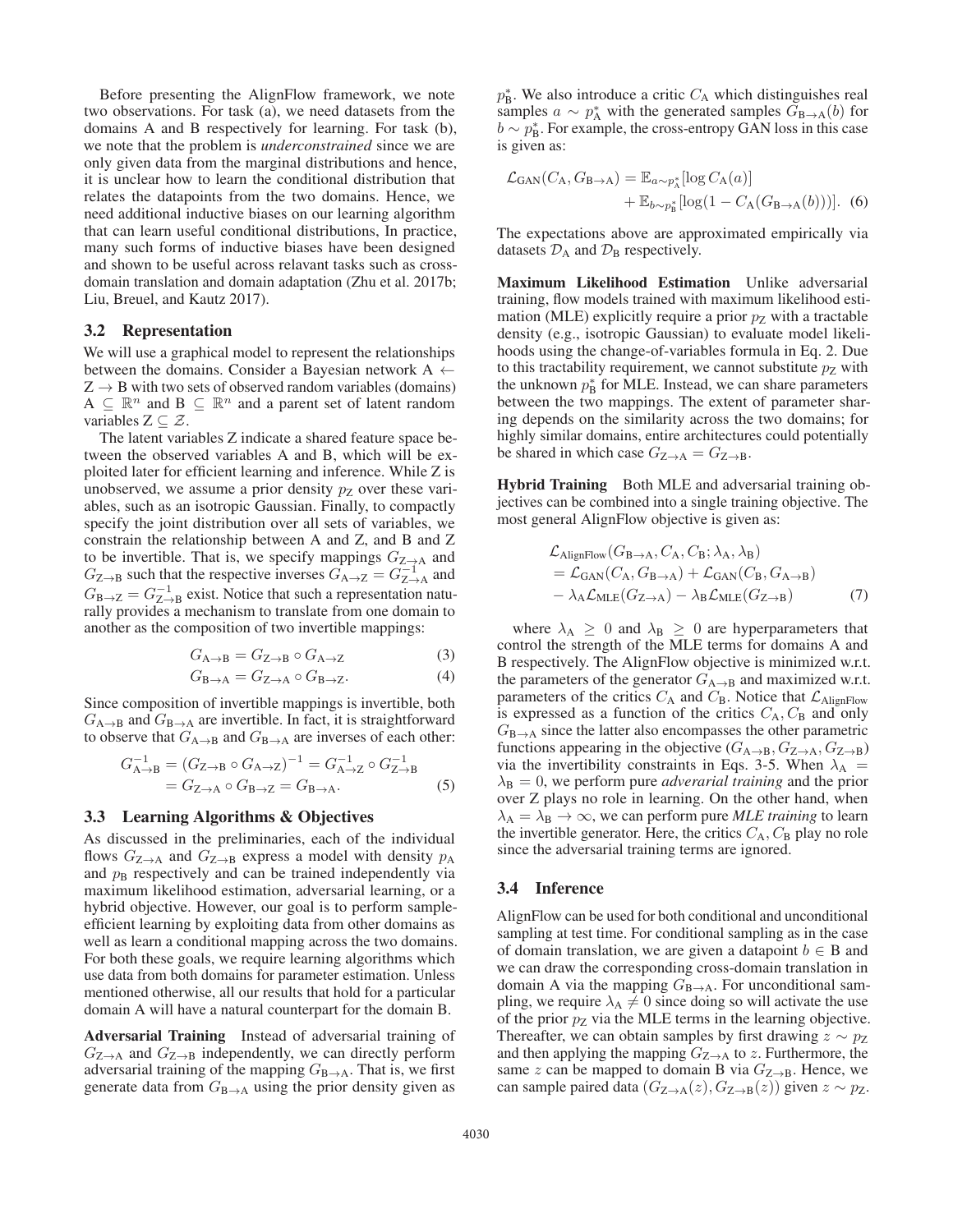# 4 Theoretical Analysis

The AlignFlow objective consists of three parametric models: one generator  $G_{\mathbf{B}\to\mathbf{A}} \in \mathcal{G}$ , and two critics  $C_{\mathbf{A}} \in \mathcal{C}_{\mathbf{A}}$ ,  $C_{\mathbf{B}} \in$  $C_{\rm B}$ . Here,  $\mathcal{G}, \mathcal{C}_{\rm A}, \mathcal{C}_{\rm B}$  denote model families specified e.g., via deep neural network based architectures. In this section, we analyze the optimal solutions to these parameterized models within well-specified model families.

#### 4.1 Optimal Generators

Our first result characterizes the conditions under which the optimal generators exhibit *marginal-consistency* for the data distributions defined over the domains A and B.

**Definition 1.** *(Marginal-consistency) Let*  $p_{X,Y}$  *denote the joint distribution between two domains* X *and* Y*. An invertible mapping*  $G_{Y\to X}: Y \to X$  *is marginally-consistent w.r.t. two arbitrary distributions (* $p_X, p_Y$ *) iff for all*  $x \in \mathcal{X}, y \in \mathcal{Y}$ *:* 

$$
p_{\mathbf{X}}(x) = \begin{cases} p_{\mathbf{Y}}(y) \left| \det \frac{\partial G_{\mathbf{Y} \to \mathbf{X}}^{-1}}{\partial \mathbf{X}} \right|_{\mathbf{X} = x}, & \text{if } x = G_{\mathbf{Y} \to \mathbf{X}}(y) \\ 0, & \text{otherwise.} \end{cases}
$$
(8)

Next, we show that AlignFlow is marginally-consistent for well-specified model families.

**Lemma 1.** Let  $\mathcal{G}_A$  and  $\mathcal{G}_B$  denote the class of invertible map*pings represented by the AlignFlow architecture for mapping*  $Z \rightarrow A$  *and*  $Z \rightarrow B$ *. For a given choice of prior distribution* p<sub>Z</sub>, if there exist mappings  $G^*_{Z\rightarrow A} \in \mathcal{G}_A, G^*_{Z\rightarrow B} \in \mathcal{G}_B$  that are marginally-consistent w.r.t. ( $p_A^*$ ,  $p_Z$ ) and ( $p_B^*$ ,  $p_Z$ ) respectively, *then the mapping*  $G_{\text{max}}^* = G_{\text{max}}^* \circ G_{\text{max}}^{*^{-1}}$  *is marginally* $consistent$  *w.r.t.*  $(p_{\rm A}^*, p_{\rm B}^*).$ 

The result follows directly from Definition 1 and changeof-variables applied to the mapping  $G_{\text{B}\rightarrow\text{A}}^*$ .

Theorem 1. *Assume that the model families for the critics*  $C_A : A \rightarrow [0,1]$  and  $C_B : B \rightarrow [0,1]$  are the set of all *measurable functions for the cross-entropy GAN objective. Then,*  $G_{\text{B}\rightarrow\text{A}}^{*}$  *(as defined in Lemma 1) globally minimizes the AlignFlow objective in Eq. 7 for any*  $\lambda_A \geq 0$ ,  $\lambda_B \geq 0$ .

*Proof.* See Appendix A.1. Theorem 1 suggests that optimizing the AlignFlow objective will recover the marginal data distributions  $p_A^*$  and  $p_B^*$  under suitable conditions. For the other goal of learning cross-domain mappings, we note that marginally-consistent mappings w.r.t. a target data distribution (such as  $p_A^*$ ) and a target prior density (such as  $p_B^*$ ) need not be unique. While a cycle-consistent, invertible model family mitigates the underconstrained nature of the crossdomain translation problem, it does not provably eliminate it. We provide some non-identifiable constructions in Appendix A.3 and leave open the exploration of additional constraints that guarantee identifiability for future exploration.

#### 4.2 Optimal Critics

Unlike standard adversarial training of an unconditional normalizing flow model (Grover, Dhar, and Ermon 2018; Danihelka et al. 2017), the AlignFlow model involves two critics. Here, we are interested in characterizing the dependence of the optimal critics for a given invertible mapping  $G_{A\rightarrow B}$ . Consider the AlignFlow framework where the GAN



Figure 1: CycleGAN v.s. AlignFlow for unpaired crossdomain translation. Unlike CycleGAN, AlignFlow specifies a single invertible mapping  $G_{A\rightarrow Z} \circ G_{B\rightarrow Z}^{-1}$  that is exactly cycle-consistent, represents a shared latent space Z between the two domains, and can be trained via both adversarial training and exact maximum likelihood estimation. Doubleheaded arrows denote invertible mappings.  $Y_A$  and  $Y_B$  are random variables denoting the output of the critics used for adversarial training.

loss terms in Eq. 7 are specified via the cross-entropy objective in Eq. 1. For this model, we can relate the optimal critics using the following result.

**Theorem 2.** Let  $p_A^*$  and  $p_B^*$  denote the true data densities *for domains* A *and* B *respectively. Let* C<sup>∗</sup> <sup>A</sup> *and* C<sup>∗</sup> <sup>B</sup> *denote the optimal critics for the AlignFlow objective with the crossentropy GAN loss for any fixed choice of the invertible mapping*  $G_{A\rightarrow B}$ *. Letting*  $b = G_{A\rightarrow B}(a)$  *for any*  $a \in A$ *, we have:* 

$$
C_{\mathcal{A}}^{*}(a) = \frac{C_{\mathcal{B}}^{*}(b)p_{\mathcal{A}}^{*}(a)}{p_{\mathcal{A}}^{*}(a) + p_{\mathcal{B}}^{*}(b)(1 - C_{\mathcal{B}}^{*}(b)) \left| \det \frac{\partial G_{\mathcal{B} \to \mathcal{A}}^{-1}}{\partial \mathcal{A}} \right|_{\mathcal{A} = a}}.
$$
\n(9)

*Proof.* See Appendix A.2. In essence, the above result shows that the optimal critic for one domain, w.l.o.g. say A, can be directly obtained via the optimal critic of another domain B for any choice of the invertible mapping  $G_{A\rightarrow B}$ , assuming access to the data marginals  $p_A^*$  and  $p_B^*$ .

#### 4.3 Exact Cycle Consistency

So far, we have only discussed objectives that are marginallyconsistent with respect to data distributions  $p_A^*$  and  $p_B^*$ . However, many domain alignment tasks such as cross-domain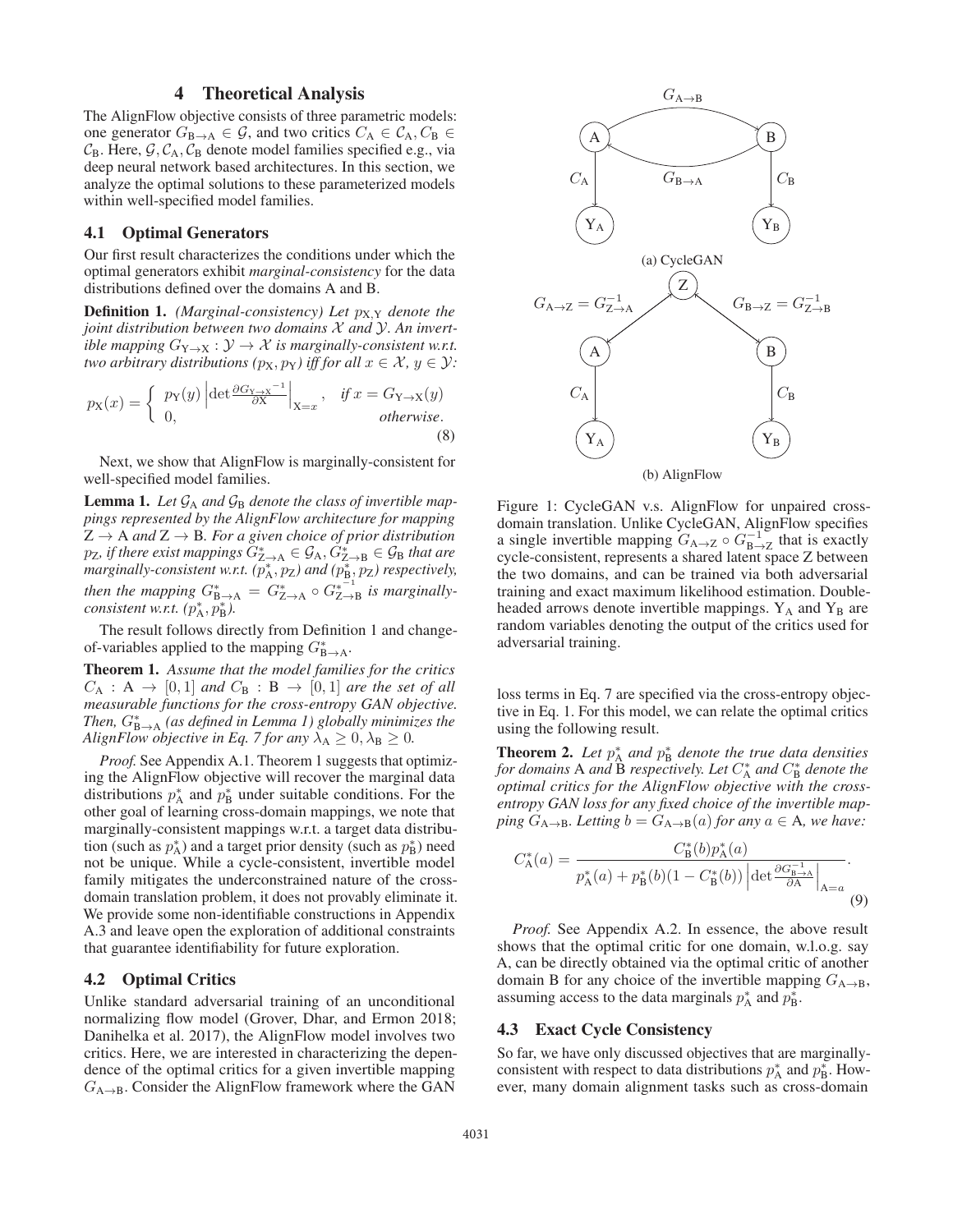translation require can be cast as learning a joint distribution  $p_{A,B}^*$ . As discussed previously, this problem is underconstrained given unpaired datasets  $\mathcal{D}_A$  and  $\mathcal{D}_B$  and the learned marginal densities alone do not guarantee learning a mapping that is useful for downstream tasks. Cycle consistency, as proposed in CycleGAN (Zhu et al. 2017a), is a highly effective learning objective that encourages learning of meaningful cross-domain mappings such that the data translated from domain A to B via  $G_{A\rightarrow B}$  to be mapped back to the original datapoints in A via  $G_{\text{B}\rightarrow\text{A}}$ . That is,  $G_{\text{B}\rightarrow\text{A}}(G_{\text{A}\rightarrow\text{B}}(a)) \approx a$ for all  $a \in A$ . Formally, the cycle-consistency loss for translation from A to B and back is defined as:

$$
\mathcal{L}_{\text{Cycle}}(G_{\text{B}\to\text{A}}, G_{\text{A}\to\text{B}}) = E_{a \sim p_{\text{A}}^*}[\|G_{\text{B}\to\text{A}}(G_{\text{A}\to\text{B}}(a)) - a\|_1]. \tag{10}
$$

Symmetrically, we have a cycle consistency term  $\mathcal{L}_{\text{Cycle}}(G_{A\rightarrow B}, G_{B\rightarrow A})$  in the reverse direction that encourages  $G_{A\to B}(G_{B\to A}(b)) \approx b$  for all  $b \in B$ . Next, we show that AlignFlow is *exactly* cycle consistent.

Proposition 1. *Let* G *denote the class of invertible mappings represented by an arbitrary AlignFlow architecture. For any*  $G_{\text{B}\rightarrow\text{A}} \in \mathcal{G}$ *, we have:* 

$$
\mathcal{L}_{\text{Cycle}}(G_{\mathbf{B}\to\mathbf{A}}, G_{\mathbf{A}\to\mathbf{B}}) = 0 \tag{11}
$$

$$
\mathcal{L}_{\text{Cycle}}(G_{\text{A}\to\text{B}}, G_{\text{B}\to\text{A}}) = 0 \tag{12}
$$

*where*  $G_{A\rightarrow B} = G_{B\rightarrow A}^{-1}$  *by design.* 

The proposition follows directly from the invertible design of the AlignFlow framework (Eq. 5) and Eq. 10.

Comparison with CycleGAN We illustrate and compare AlignFlow and CycleGAN in Figure 1. CycleGAN parameterizes two independent cross-domain mappings  $G_{A\rightarrow B}$  and  $G_{\text{B}\rightarrow\text{A}}$ , whereas AlignFlow only specifies a single, invertible mapping. Learning in a CycleGAN is restricted to an adversarial training objective along with additional cycleconsistent loss terms. In contrast, AlignFlow is exactly consistent and can be trained via adversarial learning, MLE, or a hybrid (Eq. 7) without the need for additional loss terms to enforce cycle consistency. Finally, inference in CycleGAN is restricted to conditional sampling since it does not involve any latent variables Z with easy-to-sample prior densities. As described previously, AlignFlow permits both conditional and unconditional sampling.

Comparison with UNIT and CoGAN Models such as Co-GAN (Liu and Tuzel 2016) and its extension UNIT (Liu, Breuel, and Kautz 2017) also consider adding a shared-space constraint between two different domain decoders. These models again can only enforce approximate cycle consistency and introduce additional encoder networks. Moreover, they only approximate lower bounds to the log-likelihood unlike AlignFlow which permits exact MLE training.

#### 5 Experimental Evaluation

To achieve our two goals of data-efficient modeling of individual domains and effective cross-domain mappings, we evaluate AlignFlow on two tasks: (a) unsupervised image-toimage translation, and (b) unsupervised domain adaptation. For additional experimental details, results, and analysis beyond those stated below, we refer the reader to Appendix B.

Table 1: Mean Squared Error (MSE) comparing CycleGAN and variants of AlignFlow(AF) on paired test sets. MSE is computed pixelwise after normalizing images to  $(-1, 1)$ .

| Dataset    | Model         | $MSE(A \rightarrow B)$ | $MSE(B \rightarrow A)$ |
|------------|---------------|------------------------|------------------------|
| Facades    | CycleGAN      | 0.7129                 | 0.3286                 |
|            | AF (ADV only) | 0.6727                 | 0.2679                 |
|            | AF (Hybrid)   | 0.5801                 | 0.2512                 |
|            | AF (MLE only) | 0.9014                 | 0.5960                 |
| Maps       | CycleGAN      | 0.0245                 | 0.0953                 |
|            | AF (ADV only) | 0.0385                 | 0.1123                 |
|            | AF (Hybrid)   | 0.0209                 | 0.0897                 |
|            | AF (MLE only) | 0.0452                 | 0.1746                 |
|            | CycleGAN      | 0.1252                 | 0.1200                 |
| CityScapes | AF (ADV only) | 0.2569                 | 0.2196                 |
|            | AF (Hybrid)   | 0.1130                 | 0.1462                 |
|            | AF (MLE only) | 0.2526                 | 0.2272                 |

#### 5.1 Image-To-Image Translation

We evaluate AlignFlow on three image-to-image translation datasets used by Zhu et al. (2017a): Facades, Maps, and CityScapes (Cordts et al. 2016). These datasets are chosen because they provide one-to-one aligned image pairs, so one can quantitatively evaluate unpaired image-to-image translation models via a distance metric such as mean squared error (MSE) between generated examples and the corresponding ground truth. While MSE can be substituted for perceptual losses in other scenarios, it is a suitable metric for evaluating datasets with one-to-one ground pairings. Note that the task at hand is unpaired translation and hence, the pairing information is omitted during training and only used for evaluation.

We report the MSE for translations on the test sets after cross-validation of hyperparameters in Table 1. For hybrid models, we set  $\lambda_A = \lambda_B$  and report results for the best values of these hyperparameters. We observe that while learning AlignFlow via adversarial training or MLE alone is not as competitive as CycleGAN, hybrid training of AlignFlow significantly outperforms CycleGAN in almost all cases. Specifically, we observe that MLE alone typically performs worse than adversarial training, but together both these objectives seem to have a regularizing effect on each other. Qualitative interpolations on the Facades dataset are shown in Figure 2.

#### 5.2 Unsupervised Domain Adaptation

In unsupervised domain adaptation (Saenko et al. 2010), we are given data from two related domains: a source and a target domain. For the source, we have access to both the input datapoints and their labels. For the target, we are only provided with input datapoints without any labels. Using the available data, the goal is to learn a classifier for the target domain. We extend Hoffman et al. (2017) to use an AlignFlow architecture and objective (adversarially trained Real-NVPs (Dinh, Sohl-Dickstein, and Bengio 2017) here) in place of CycleGAN for this task.

A variety of algorithms have been proposed for the above task which seek to match pixel-level or feature-level distributions across the two domains. See Appendix B for more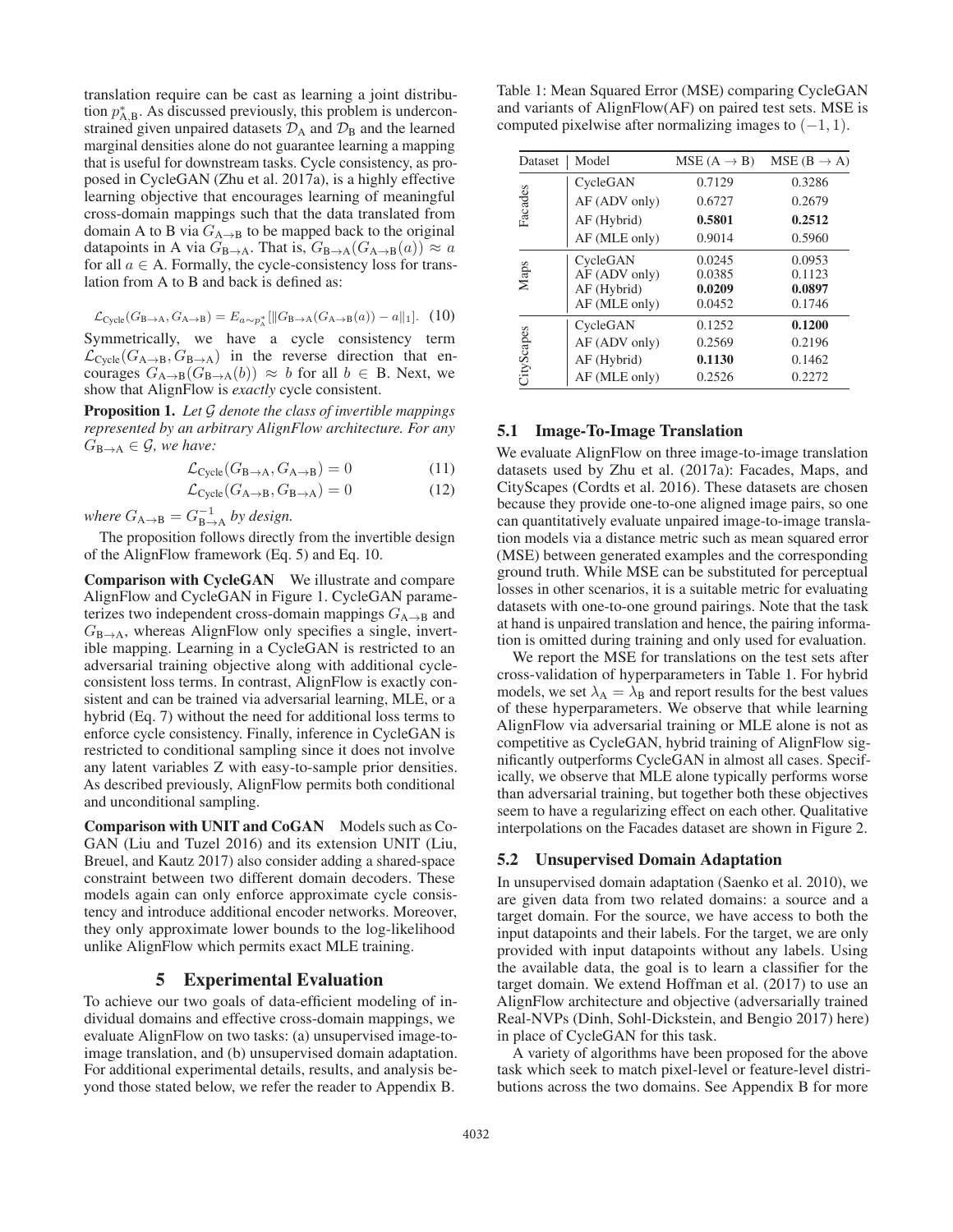

Figure 2: Latent space interpolation on Facades. Top: Left- and right-most images are sampled from  $\mathcal{D}_A$  (red boxes). Interpolation is then performed in latent space and then decoded using  $G_{\mathbb{Z}\to\mathbb{A}}$ . We see semantically meaningful changes across the row, *e.g.*, in the shadow and the style of entrance to the building. Bottom: For each image in the top row, its latent representation is decoded into the target domain using  $G_{Z\rightarrow B}$ . Inspection of the orange regions indicates a change from 3 floors (left) to 4 floors (right).

Table 2: Test classification accuracies for domain adaptation from source  $\rightarrow$  target. The **source only** and **target only** models directly use classifiers trained on the source and target datasets respectively. Baseline numbers taken from the cited works.

| Model                              |                | $MNIST \rightarrow USPS$ USPS $\rightarrow MNIST$ SVHN $\rightarrow MNIST$ |                |
|------------------------------------|----------------|----------------------------------------------------------------------------|----------------|
| source only                        | $82.2 \pm 0.8$ | $69.6 \pm 3.8$                                                             | $67.1 \pm 0.6$ |
| ADDA (Tzeng et al. 2017)           | $89.4 \pm 0.2$ | $90.1 \pm 0.8$                                                             | $76.0 \pm 1.8$ |
| CyCADA (Hoffman et al. 2017)       | $95.6 \pm 0.2$ | $96.5 \pm 0.1$                                                             | $90.4 \pm 0.4$ |
| UNIT (Liu, Breuel, and Kautz 2017) | 95.97          | 93.58                                                                      | 90.53          |
| AlignFlow                          | $96.2 \pm 0.2$ | $96.7 \pm 0.1$                                                             | $91.0 \pm 0.3$ |
| target only                        | $96.3 \pm 0.1$ | $99.2 \pm 0.1$                                                             | $99.2 \pm 0.1$ |



Figure 3: Examples of failure modes for CycleGAN reconstructions in SVHN  $\leftrightarrow$  MNIST cross-domain translation. In each group of three images in (a-d), a real example from the source domain (SVHN) is shown on the left, the translated image in the target domain (MNIST) is shown at center, and the reconstructed image in the source domain based on the translation is shown on the right.

details. For fair and relevant comparison, we compare against baselines Cycada (Hoffman et al. 2017) and UNIT (Liu, Breuel, and Kautz 2017) which involve pixel-level translations and are closest to the current work. We evaluate across all pairs of source and target datasets as in Hoffman et al. (2017) and Liu, Breuel, and Kautz (2017): MNIST, USPS, SVHN, which are all image datasets of handwritten digits

with 10 classes. In Table 2, we see that AlignFlow outperforms both Cycada (Hoffman et al. 2017) (based on Cycle-GAN) and UNIT (Liu, Breuel, and Kautz 2017) in all cases. Combining AlignFlow with other state-of-the-art adaptation approaches e.g., Shu et al. (2018), Long et al. (2018), Kumar et al. (2018), Liu et al. (2018a), Sankaranarayanan et al. (2018), Liu et al. (2018b) is an interesting direction for future work.

In Figure 3, we show some failure modes of using approximately cycle-consistent objectives for the Cycada model. Notice that the image label and style changes or becomes unrecognizable in translating and reconstructing the input. In contrast, AlignFlow is exactly cycle consistent and hence, the source reconstructions based on the translated images will be exactly the source image by design.

# 5.3 Multi-Domain Concurrent Interpolations

The use of a shared latent space in AlignFlow allows us to perform paired interpolations in two domains simultaneously. While pure MLE without any parameter sharing does not give good alignment, pure adversarial training cannot be used for unconditional sampling since the prior  $p_Z$  is inactive. Hence, we use AlignFlow models trained via a hybrid objective for latent space interpolations. In particular, we sample two datapoints  $a', a'' \in \mathcal{D}_A$  and obtain their latent representations  $z', z'' \in \mathcal{Z}$  via  $G_{\mathbb{Z} \to \mathbb{A}}$ . Following Dinh, Sohl-Dickstein, and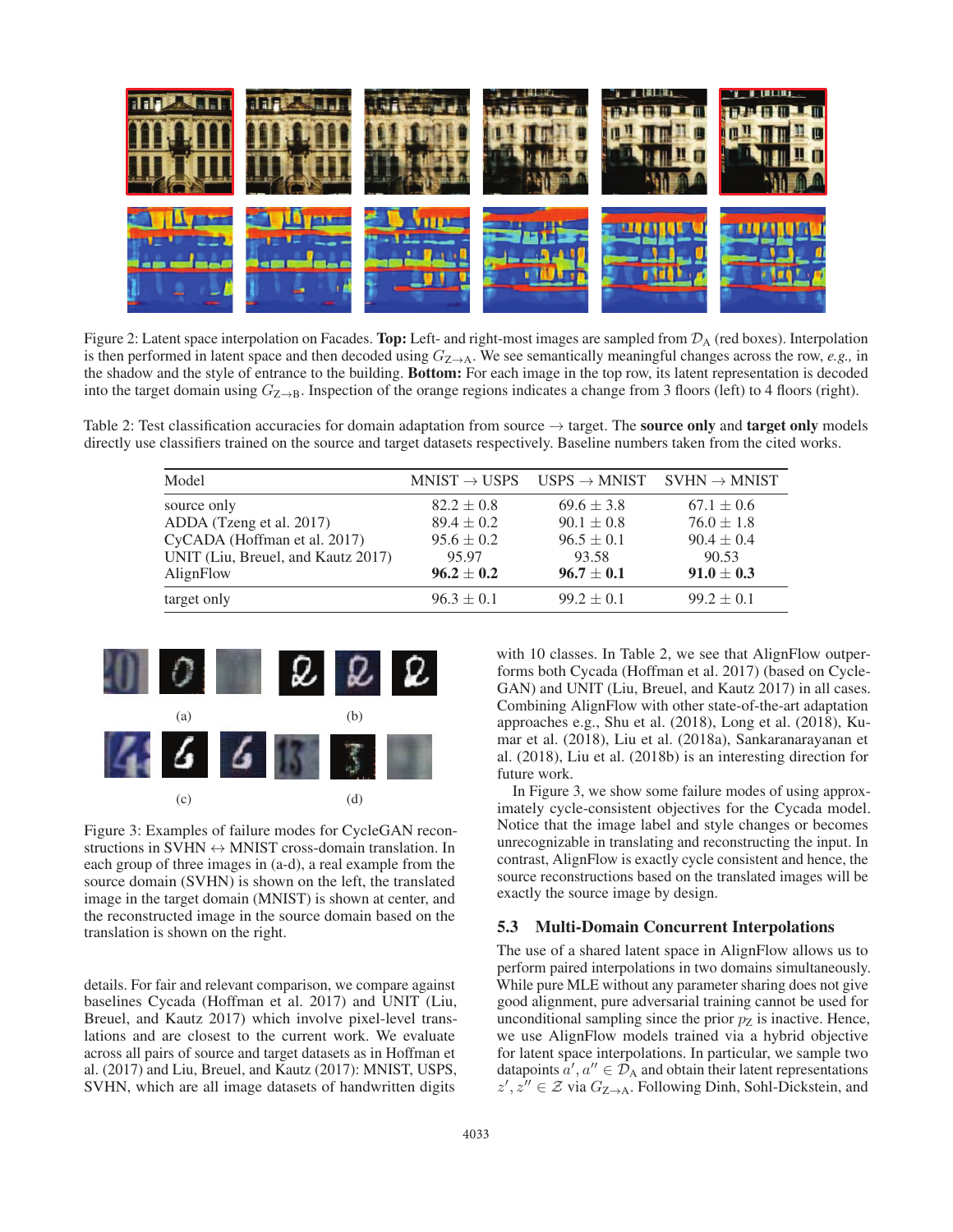

Figure 4: Multi-domain latent space interpolations. Top: Left-most and right-most images are sampled from  $\mathcal{D}_A$  (in red boxes). Interpolation is then performed in latent space and then decoded using  $G_{Z\to A}$ . Bottom: For each corresponding image in the top row, its latent representation is decoded into the target domain using  $G_{Z\rightarrow B}$ . Note how both class identity and style are preserved in the interpolated pairs of digits in the two domains. Also, notice that the USPS images (even the true ones in red boxes) are slightly blurred due to the upscaling applied as standard preprocessing.

Bengio (2017), we compute interpolations in the polar space as  $\tilde{z} = z' \sin \phi + z'' \cos \phi$  for several values of  $\phi \in (0, 2\pi)$ . Finally, we map  $\tilde{z}$  to either back to domain A via  $G_{Z\rightarrow A}$  and B via  $G_{\text{Z}\rightarrow\text{B}}$ . We show this empirically on the MNIST/USPS datasets in Figure 4. We see that many aspects of style and content are preserved in the interpolated samples.

# 6 Related Work

A key assumption in unsupervised domain alignment is the existence of a deterministic or stochastic mapping  $G_{A\rightarrow B}$ such that the distribution of B matches that of  $G_{A\rightarrow B}(A)$ , and vice versa. This assumption can be incorporated as a marginal distribution-matching constraint into the objective using an adversarially-trained GAN critic (Goodfellow et al. 2014). However, this objective is under-constrained. To partially mitigate this issue, CycleGAN (Zhu et al. 2017a), DiscoGAN (Kim et al. 2017), and DualGAN (Yi et al. 2017) added an approximate cycle-consistency constraint that encourages  $G_{\text{B}\rightarrow\text{A}} \circ G_{\text{A}\rightarrow\text{B}}$  and  $G_{\text{A}\rightarrow\text{B}} \circ G_{\text{B}\rightarrow\text{A}}$  to behave like identity functions on domains A and B respectively. While cycle-consistency is empirically very effective, alternatives based on variational autoencoders that do not require either cycles or adversarial training have also been proposed recently (Hoshen 2018; Hoshen and Wolf 2018).

Models such as CoGAN (Liu and Tuzel 2016), UNIT (Liu, Breuel, and Kautz 2017), and CycleGAN (Zhu et al. 2017a) have since been extended to enable one-to-many mappings (Huang et al. 2018b; Zhu et al. 2017b) as well as multi-domain alignment (Choi et al. 2018). Our work focuses on the one-to-one unsupervised domain alignment setting. In contrast to previous models, AlignFlow leverages both a shared latent space and *exact* cycle-consistency. To our knowledge, AlignFlow provides the first demonstration that invertible models can be used successfully in lieu of the cycleconsistency objective. Furthermore, AlignFlow allows the incorporation of exact maximum likelihood training, which we demonstrated to induce a meaningful shared latent space that is amenable to interpolation.

# 7 Conclusion & Future Work

We presented AlignFlow, a generative framework for learning from multiple data sources based on normalizing flow models. AlignFlow has several attractive properties: it guarantees

exact cycle-consistency via a single cross-domain mapping, learns a shared latent space across two domains, and permits a flexible training objective which can combine adversarial training and exact maximum likelihood estimation. Theoretically, we derived conditions under which the AlignFlow model learns marginals that are consistent with the underlying data distributions. Finally, our empirical evaluation demonstrated significant gains on unsupervised domain translation and adaptation, and an increase in inference capabilities, e.g., paired interpolations in the latent space for two domains.

In the future, we plan to consider extensions of Align-Flow for learning stochastic, multimodal mappings (Zhu et al. 2017b) and translations across more than two domains (Choi et al. 2018). Exploring recent advancements in invertible architectures e.g., Ho et al. (2019), Huang et al. (2018a), Chen et al. (2018), Grathwohl et al. (2018) within AlignFlow is another natural promising direction for future work. With a handle on model likelihoods and invertible inference, we are optimistic that AlignFlow can aid the characterization of useful structure that guarantees identifiability in underconstrained problems such as domain alignment (Cui et al. 2014; Galanti, Wolf, and Benaim 2017; Alvarez-Melis, Jegelka, and Jaakkola 2019; Wu et al. 2019).

#### Acknowledgements

We are thankful to Kristy Choi, Daniel Levy, and Kelly Shen for helpful feedback. This research was supported by Samsung, FLI, AWS. AG is additionally supported by a Lieberman Fellowship and a Stanford Data Science Scholarship.

## References

Alvarez-Melis, D.; Jegelka, S.; and Jaakkola, T. S. 2019. Towards optimal transport with global invariances. In *AISTATS*.

Arjovsky, M.; Chintala, S.; and Bottou, L. 2017. Wasserstein gan. In *ICML*.

Bousmalis, K.; Silberman, N.; Dohan, D.; Erhan, D.; and Krishnan, D. 2017. Unsupervised pixel-level domain adaptation with generative adversarial networks. In *CVPR*.

Chen, T. Q.; Rubanova, Y.; Bettencourt, J.; and Duvenaud, D. K. 2018. Neural ordinary differential equations. In *NeurIPS*.

Choi, Y.; Choi, M.; Kim, M.; Ha, J.-W.; Kim, S.; and Choo, J. 2018. Stargan: Unified generative adversarial networks for multi-domain image-to-image translation. In *CVPR*.